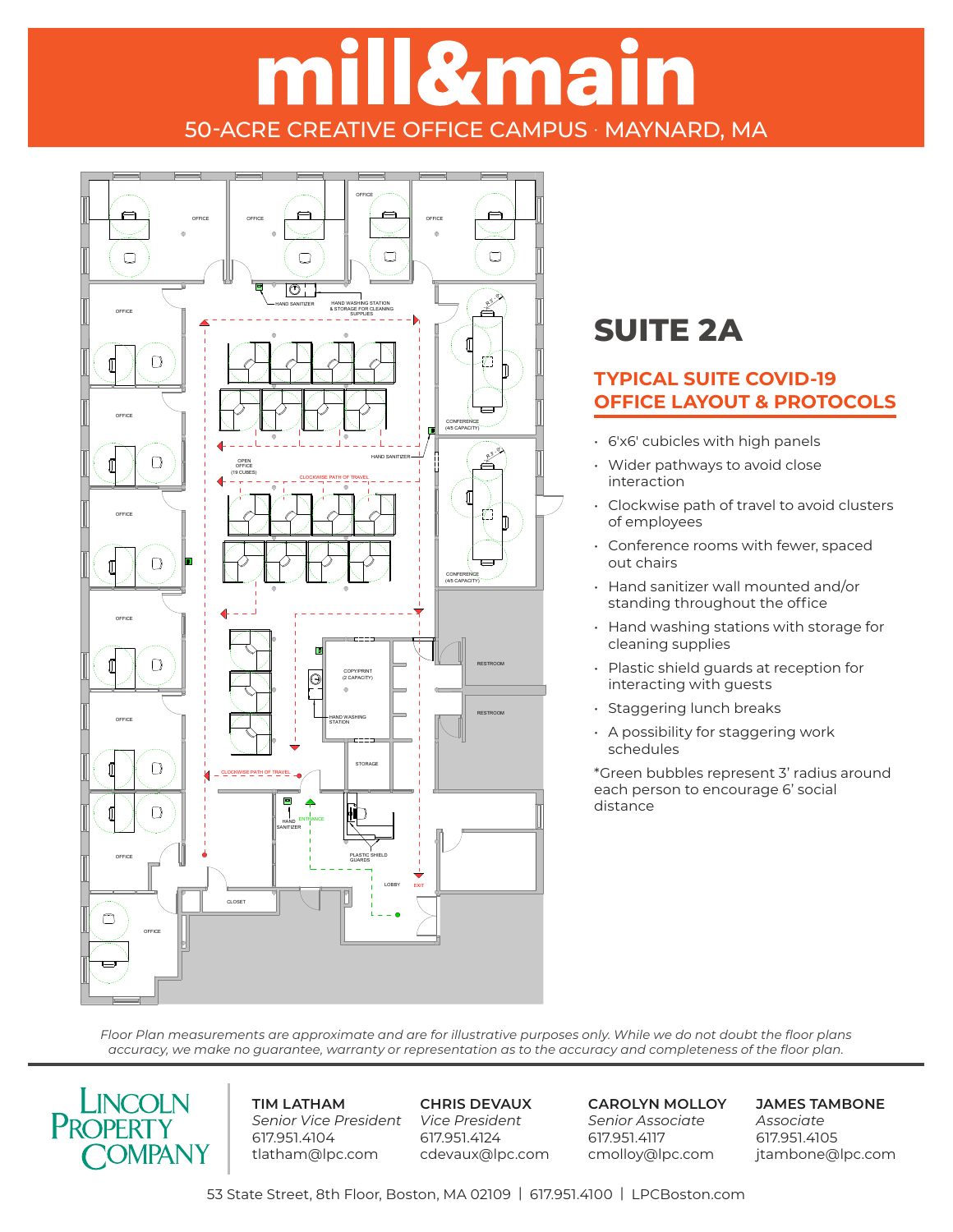## <u>Il&main</u> 50-ACRE CREATIVE OFFICE CAMPUS · MAYNARD, MA



### **SUITE 3A**

#### **TYPICAL SUITE COVID-19 OFFICE LAYOUT & PROTOCOLS**

- **6**'x6' cubicles with high panels
	- Wider pathways to avoid close interaction
	- Clockwise path of travel to avoid clusters of employees
	- Conference rooms with fewer, spaced out chairs
	- Hand sanitizer wall mounted and/or standing throughout the office
	- Hand washing stations with storage for cleaning supplies
	- Plastic shield guards at reception for interacting with guests
	- Staggering lunch breaks
	- A possibility for staggering work schedules

\*Green bubbles represent 3' radius around each person to encourage 6' social distance

*Floor Plan measurements are approximate and are for illustrative purposes only. While we do not doubt the floor plans*  accuracy, we make no guarantee, warranty or representation as to the accuracy and completeness of the floor plan.



**TIM LATHAM** *Senior Vice President Vice President* 617.951.4104 tlatham@lpc.com

**CHRIS DEVAUX** 617.951.4124 cdevaux@lpc.com **CAROLYN MOLLOY** *Senior Associate* 617.951.4117 cmolloy@lpc.com

**JAMES TAMBONE** *Associate* 617.951.4105 jtambone@lpc.com

53 State Street, 8th Floor, Boston, MA 02109 | 617.951.4100 | LPCBoston.com